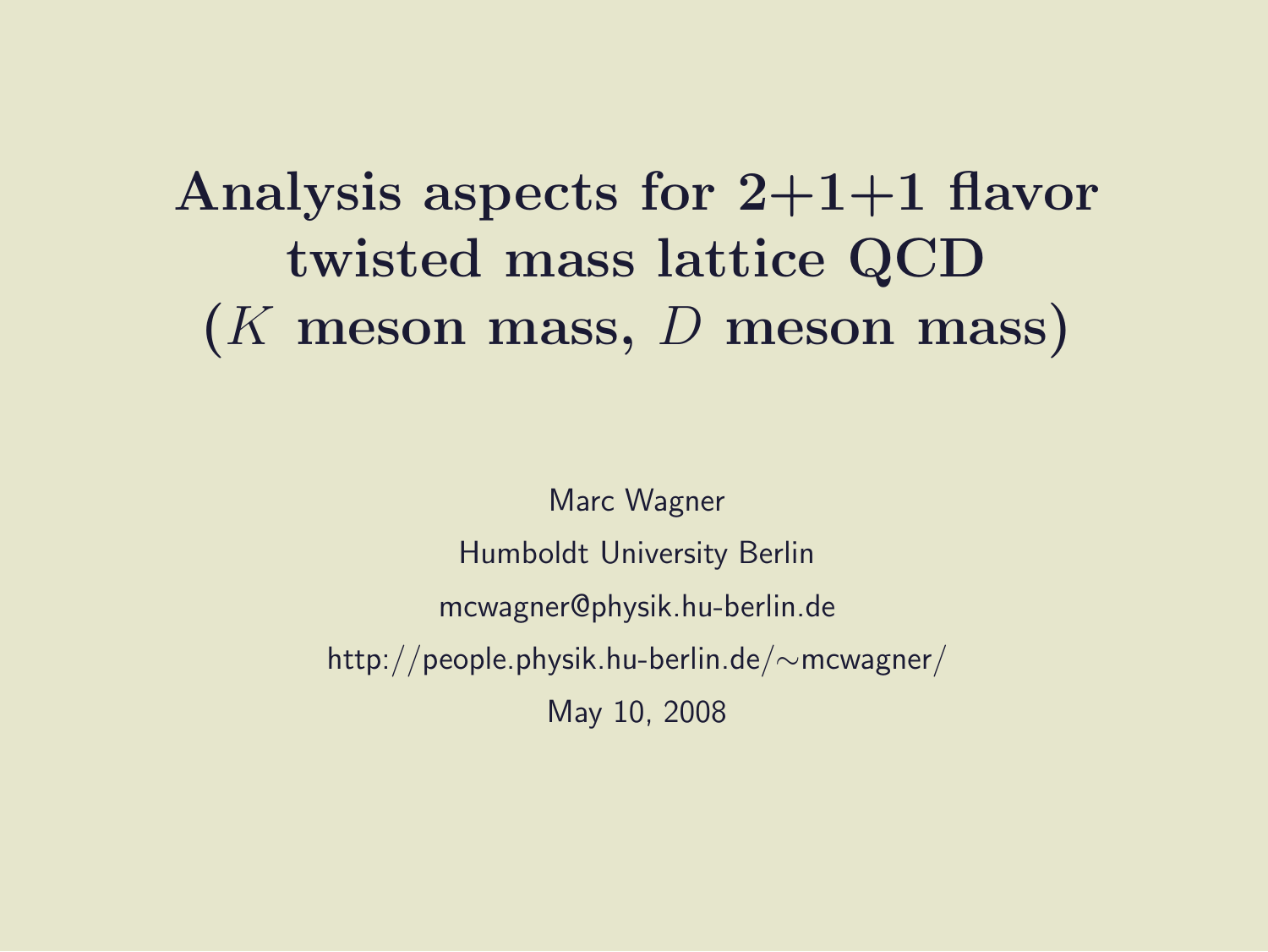### **Outline**

- Simulation setup.
- Three methods to determine the mass of the  $K$  meson and the mass of the D meson:
	- Generalized eigenvalue problem.
	- Fitting exponentials.
	- Explicit demixing.
- Summary and conclusion.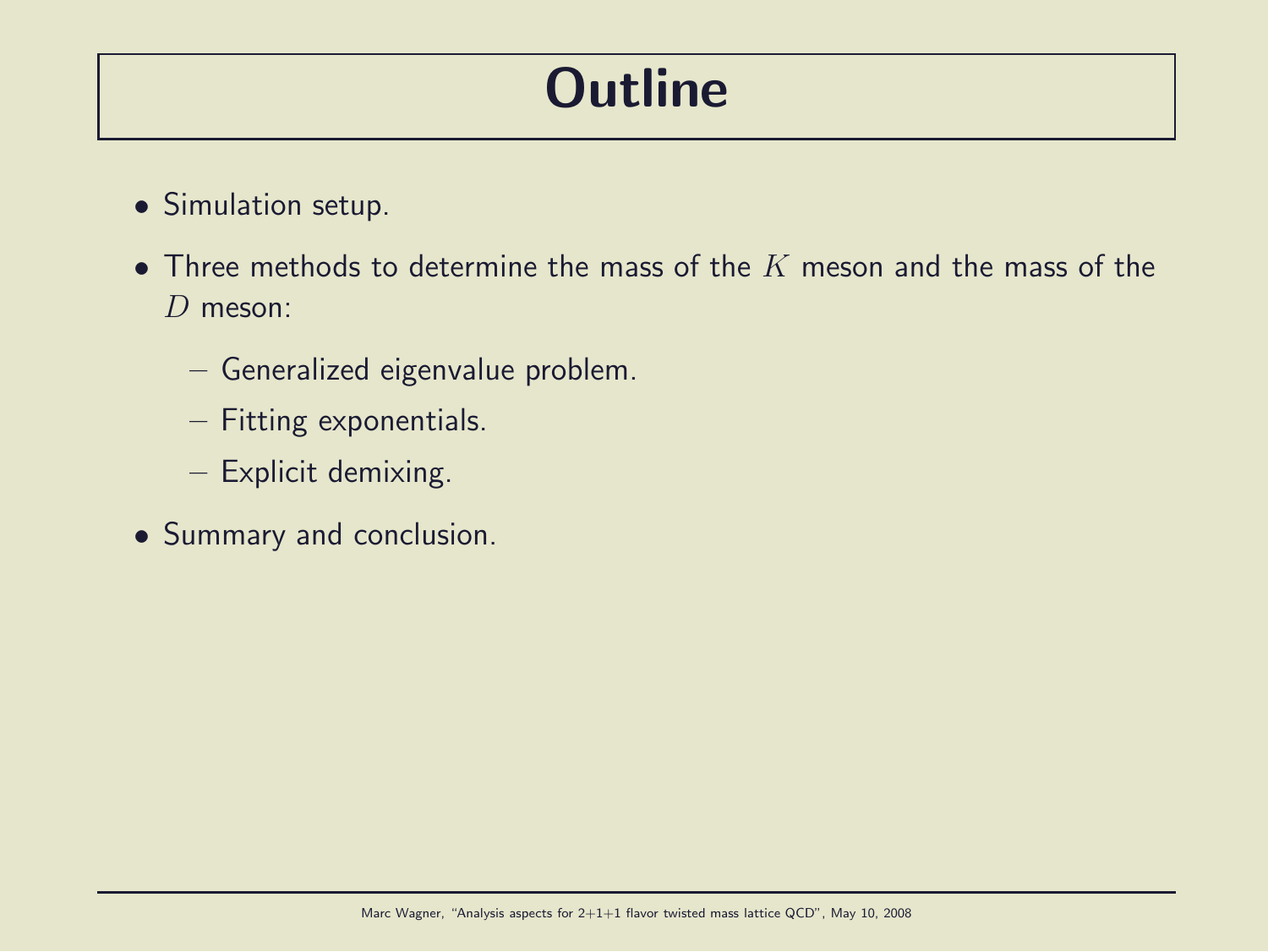#### Simulation setup

- $2+1+1$  twisted mass lattice QCD Dirac operators:
	- $-$  Degenerate light flavors, quark fields  $\chi^{(l)}=(\chi^{(u)}\,,\,\chi^{(d)})$ :

$$
Q^{(l)} = \gamma_{\mu}D_{\mu} + m + i\mu\gamma_5\tau_3 - \frac{a}{2}\Box.
$$

 $-$  Non-degenerate heavy flavors, quark fields  $\chi^{(h)}=(\chi^{(c)}\,,\,\chi^{(s)})$ :

$$
Q^{(h)} = \gamma_{\mu}D_{\mu} + m + i\mu_{\sigma}\gamma_5\tau_1 + \tau_3\mu_{\delta} - \frac{a}{2}\Box.
$$

- Simulation setup for results shown in this talk:
	- 220 gauge configurations.
	- $-24^3 \times 48$  lattice.
	- $\mu \beta = 1.90, \ \kappa = 0.163335, \ \mu = 0.004, \ \mu_{\sigma} = 0.15, \ \mu_{\delta} = 0.19.$
	- $\rightarrow$  Pion mass:  $am_{\pi} = 0.1722(25)$ .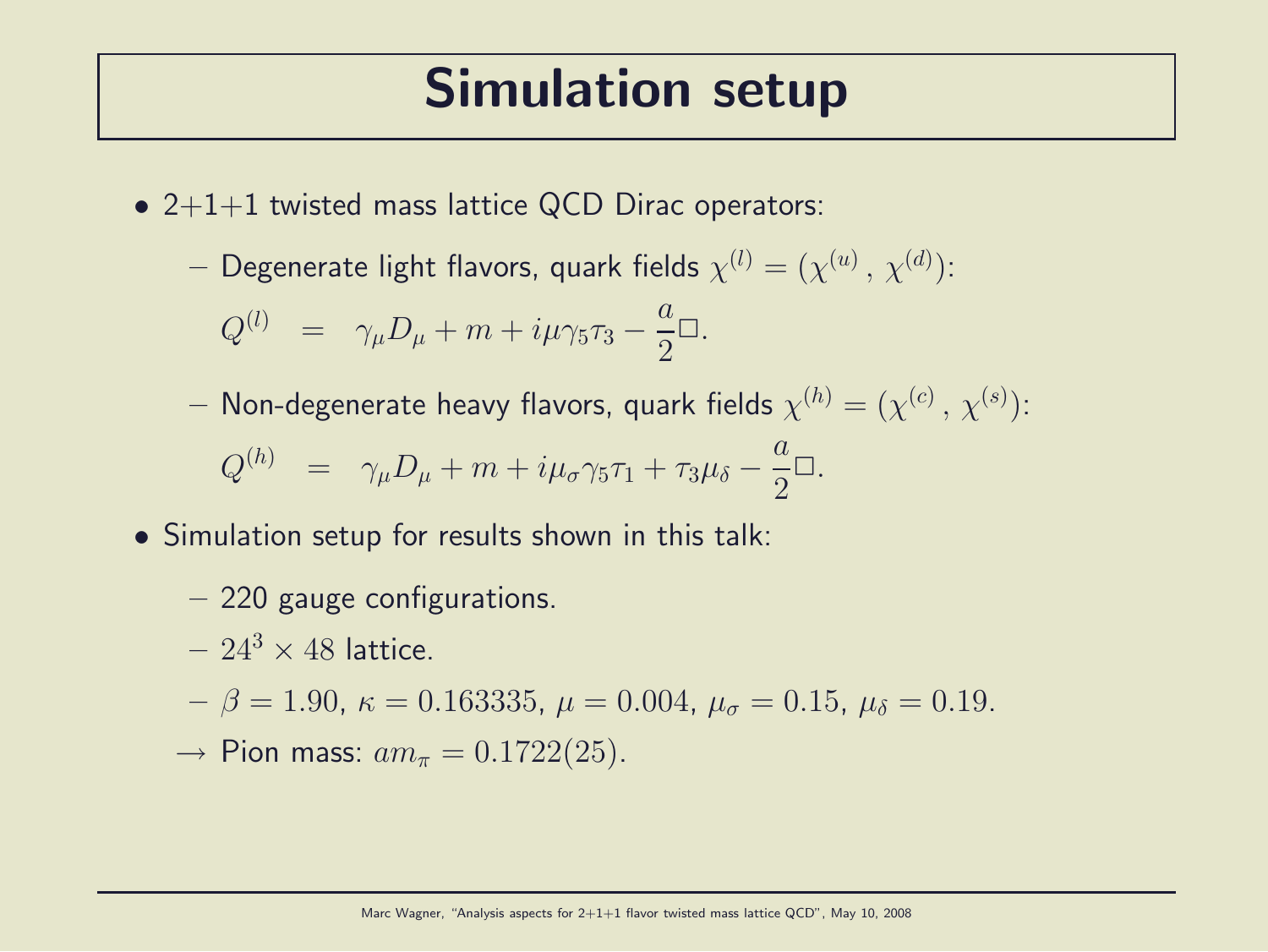#### Goal

• 4 trial states, i.e.  $4 \times 4$  correlation matrices

$$
C_{JJ'}(T) = \langle \phi_J(T) | \phi_{J'}(0) \rangle = \langle \Omega | \mathcal{O}_J(T) (\mathcal{O}_{J'}(0))^\dagger | \Omega \rangle
$$

with twisted basis meson creation operators

$$
\mathcal{O}_J \in \left\{ \bar{\chi}^{(d)} \gamma_5 \chi^{(s)}, \bar{\chi}^{(d)} \gamma_5 \chi^{(c)}, \bar{\chi}^{(d)} \chi^{(s)}, \bar{\chi}^{(d)} \chi^{(c)} \right\}.
$$

• Goal: determine  $J = 0$  ground state masses for the following mesons.

- $-$  Light-strange,  $P = (K$  meson)  $($   $``\bar{\psi}^{(d)}\gamma_5\psi^{(s)}$  in the physical basis").
- $-$  Light-charm,  $P = (D \text{ meson})$   $( \sqrt[u]{\psi^{(d)}} \gamma_5 \psi^{(c)}$  in the physical basis").
- $-$  Light-strange,  $P=+$   $($   $\ ^{``}\bar{\psi}^{(d)}\psi^{(s)}$  in the physical basis").
- $-$  Light-charm,  $P=+$   $($   $\ ^{a}\!\bar{\psi}^{(d)}\psi^{(c)}$  in the physical basis").
- Main problem: non-trivial relation between physical basis correlation functions and twisted basis correlation functions.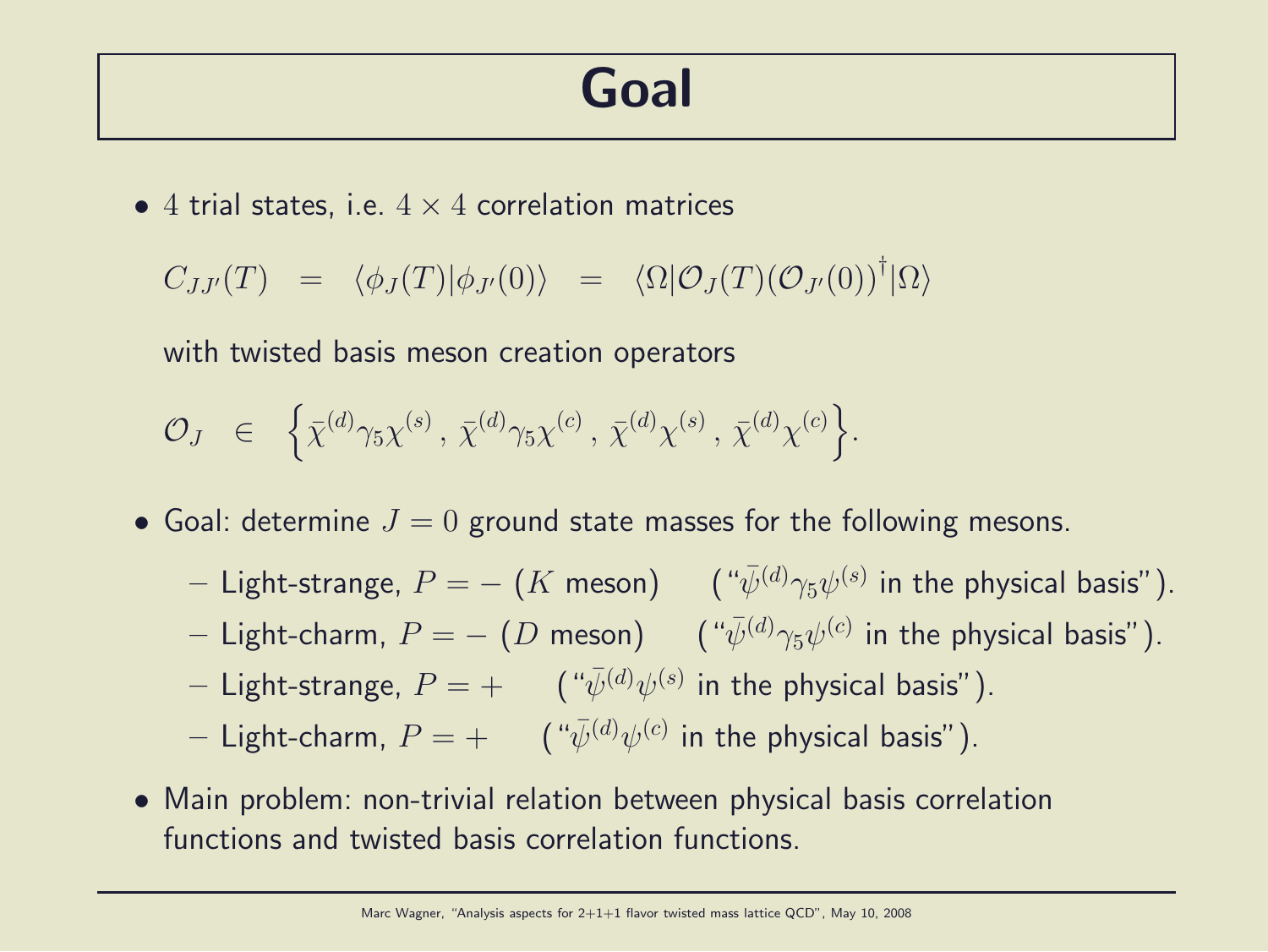### Generalized eigenvalue problem (1)

• Determine low lying eigenstates approximately by solving the generalized eigenvalue problem

$$
C_{JJ'}(T_0)v_{J'}^{(n)} = C_{JJ'}(T_0 - 1)v_{J'}^{(n)}\lambda^{(n)}
$$

at fixed time  $T_0$  (in this talk:  $T_0 = 8$ ).

• Effective masses:

$$
m_{\text{effective}}^{(n)}(T) = -\log\left(\frac{(v_J^{(n)})^\dagger C_{JJ'}(T)v_{J'}^{(n)}}{(v_J^{(n)})^\dagger C_{JJ'}(T-1)v_{J'}^{(n)}}\right)
$$

• Effective mass plateaus correspond to meson masses.

.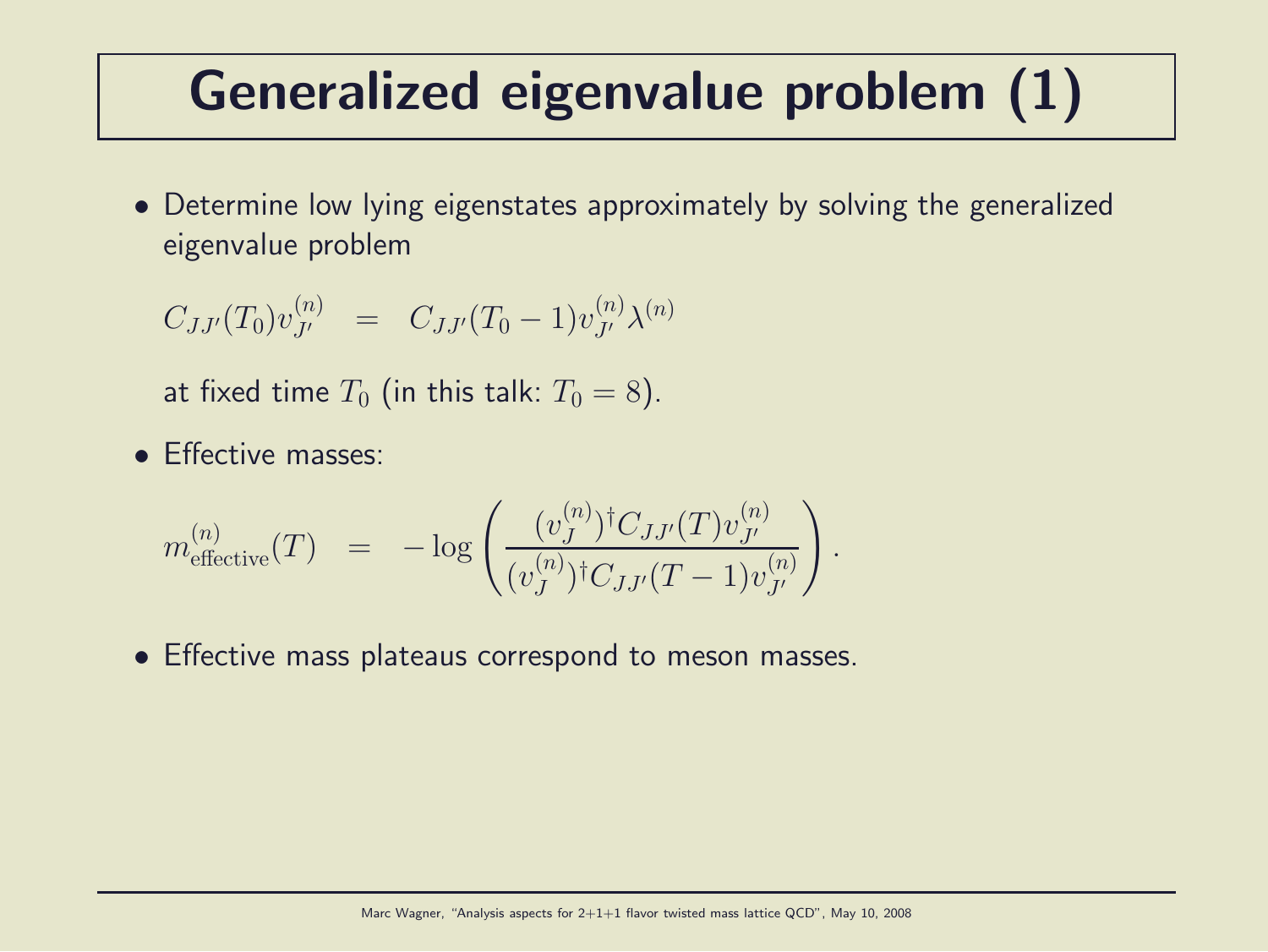## Generalized eigenvalue problem (2)

- Two states can clearly be identified.
- Pros and cons:
	- (+) Simple: results do not depend on the basis ("no twisted mass knowledge necessary").
	- $(+)$  Data quality transparent.
	- (−) Parity and flavor of resulting states not obvious.

effective masses from twisted basis correlators



- $(+)$  Resulting states differ in parity and flavor quantum numbers, i.e. one state for each combination  $P = +/P = -$  and strange/charm.
	- $\rightarrow$  Suited to determine the mass of the D meson.
	- $*$  Parity and flavor can be assigned from the eigenvectors  $v_J^{(n)}$  $\overline{J}$ (assuming  $\omega_l \approx \omega_h \approx \pi/2$  and  $Z_P/Z_S \approx 1$ ).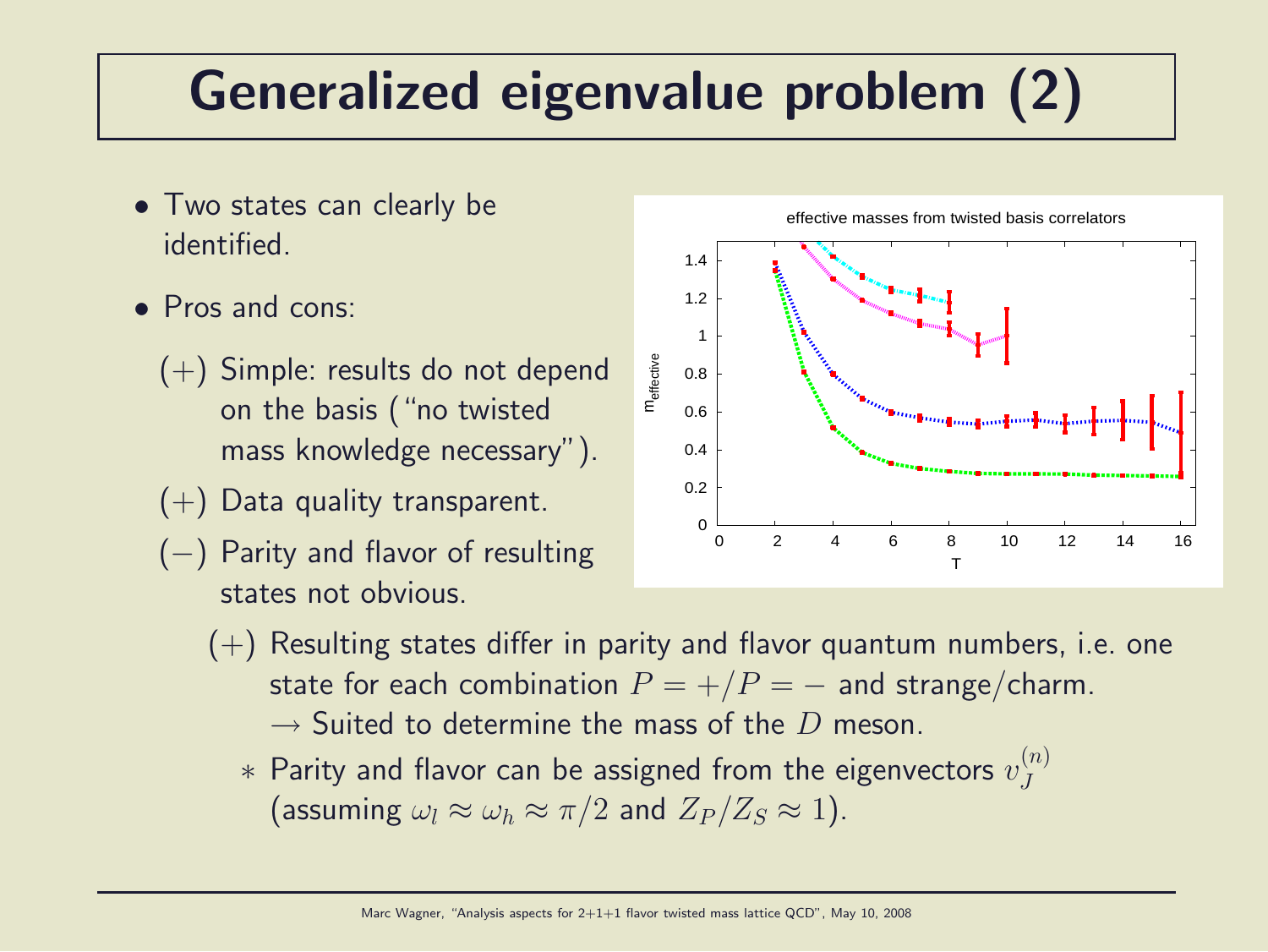# Fitting exponentials (1)

- It can be shown that in the twisted basis parity even correlators are real, whereas parity odd correlators are purely imaginary.
- Ansatz to determine n low lying eigenstates  $|j\rangle$ :

$$
|\phi_J\rangle \equiv \sum_{j=1}^n a_j^{(J)}|j\rangle
$$

with  $a^{(J)}_i$  $j^{(J)}_j$  real, if  $\ket{\phi_J}$  is a positive parity trial state, and  $a_j^{(J)}$  $j^{(3)}_j$  purely imaginary, if  $|\phi_J\rangle$  is a negative parity trial state.

• Correlation matrices in terms of the ansatz:

$$
C_{JK}(T) = \langle \phi_J(T) | \phi_{J'}(0) \rangle \equiv \sum_{j=1}^n (a_j^{(J)})^* a_j^{(J')} e^{-E_j T} = \tilde{C}_{JJ'}(T).
$$

 $\bullet$  Determine  $E_j$  and  $a_j^{(J)}$  $j^{(J)}$  by minimizing

$$
\chi^2 = \sum_{T=T_{\min}}^{T_{\max}} \sum_{J} \sum_{K \ge J} \left( \frac{C_{JK}(T) - \tilde{C}_{JK}(T)}{\sigma(C_{JK}(T))} \right)^2.
$$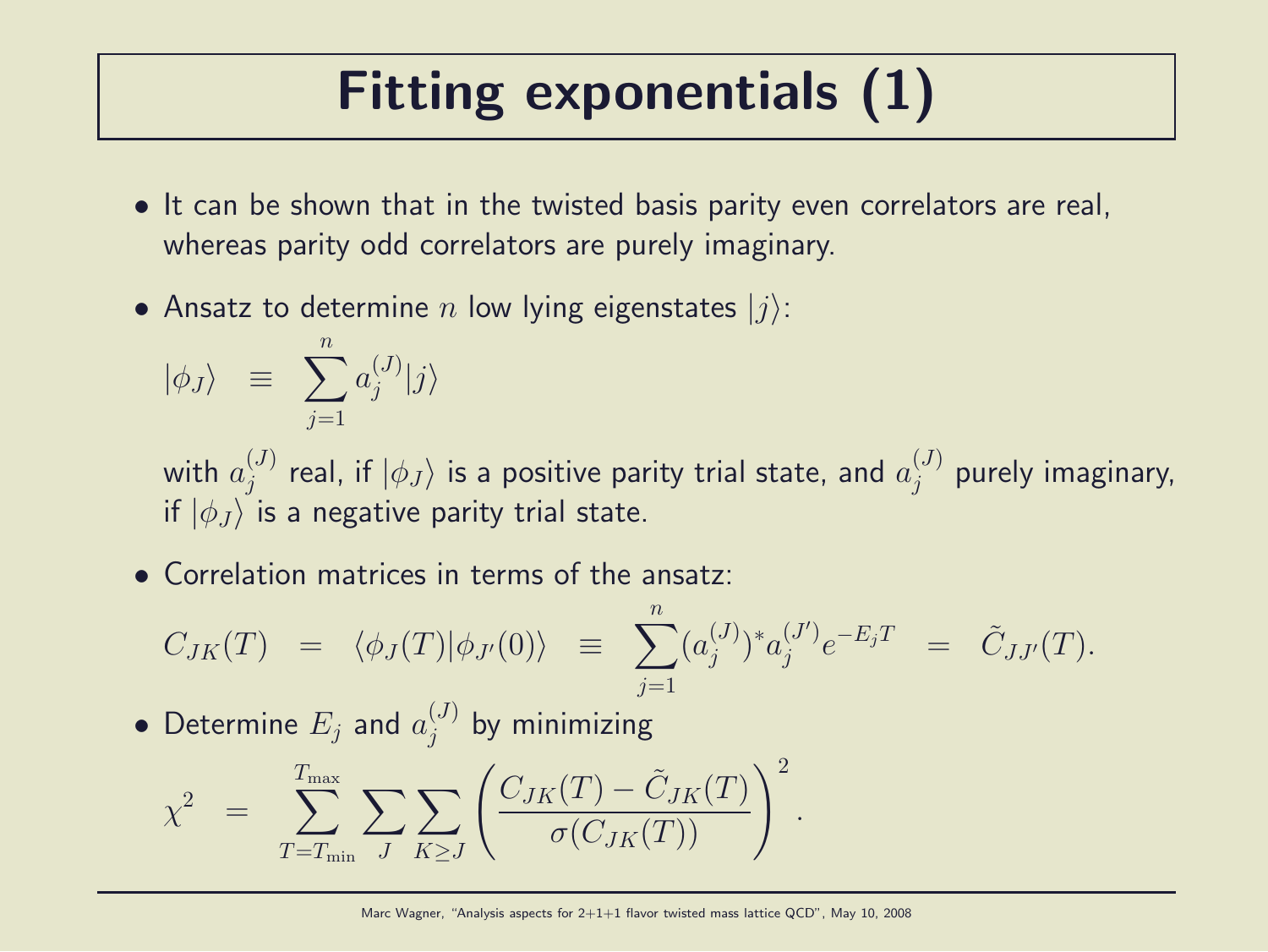# Fitting exponentials (2)

- Two states can clearly be identified.
- Pros and cons:
	- $(+)$  Statistical analysis more straightforward.
	- (−) Parity and flavor of resulting states not obvious.
		- (−) Resulting states do not necessarily differ in parity and flavor quantum numbers.
			- $\rightarrow$  A determination of the mass of the D meson is difficult.
			- $*$  Parity and flavor can be assigned from coefficients  $a_j^{(J)}$  $j^{(J)}$  (assuming  $\omega_l \approx \omega_h \approx \pi/2$  and  $Z_P/Z_S \approx 1$ ).



fitting results from twisted basis correlators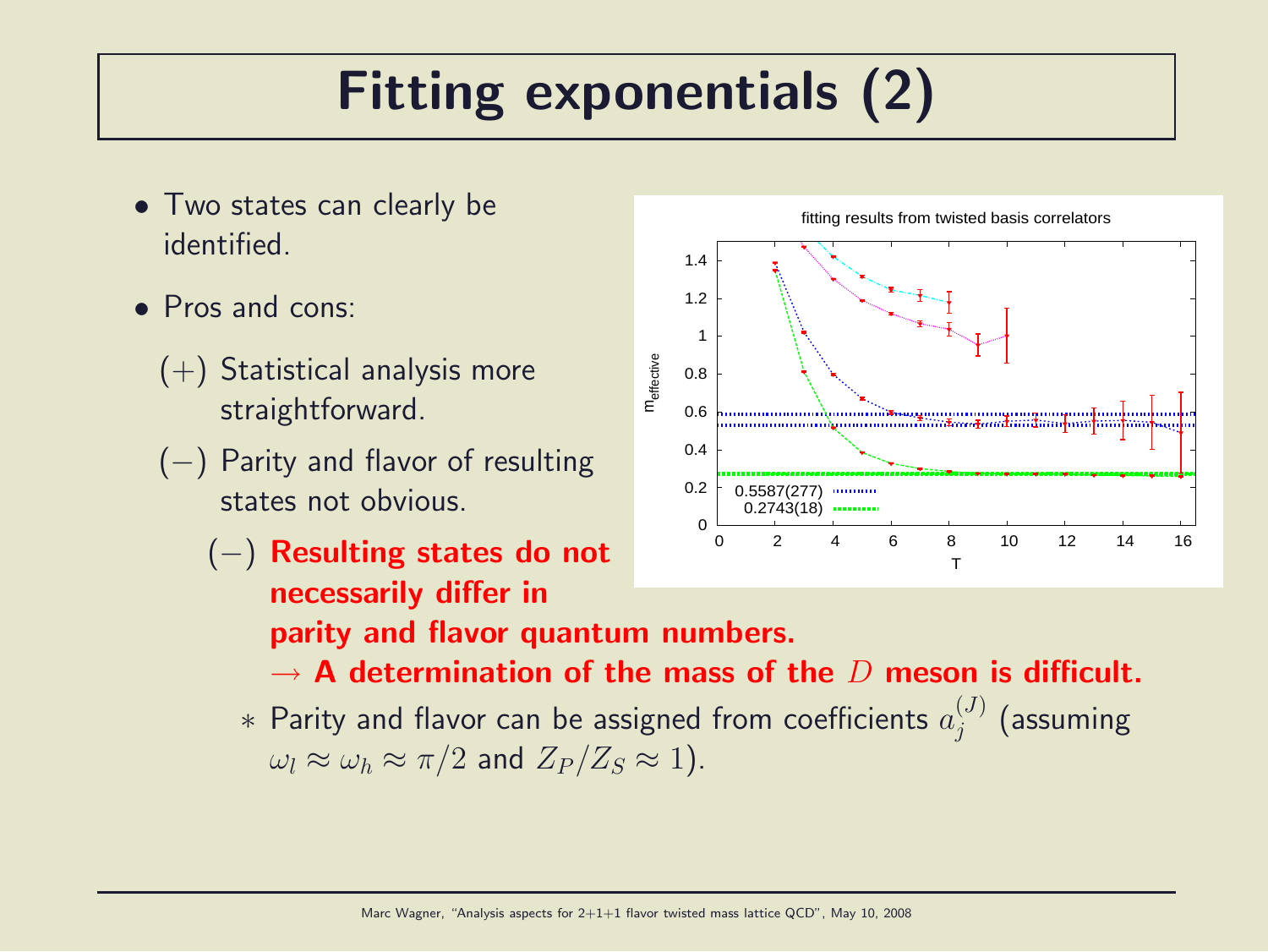## Explicit demixing (1)

- For each combination  $P = +/P = -$  and strange/charm determine the corresponding correlation function in the physical basis.
- Twist rotation for quark fields (in the continuum):

$$
\psi^{(l)} = \frac{1}{\sqrt{2}} (\cos(\omega_l/2) + i \sin(\omega_l/2) \gamma_5 \tau_3) \chi^{(l)} \n\psi^{(h)} = \frac{1}{\sqrt{2}} (\cos(\omega_h/2) + i \sin(\omega_h/2) \gamma_5 \tau_1) \chi^{(h)}.
$$

• Twist rotation for meson creation operators (on the lattice):

$$
\begin{pmatrix}\n\bar{\psi}^{(d)}\gamma_{5}\psi^{(s)} \\
\bar{\psi}^{(d)}\gamma_{5}\psi^{(c)} \\
\bar{\psi}^{(d)}\psi^{(s)} \\
\bar{\psi}^{(d)}\psi^{(c)}\n\end{pmatrix} = \frac{1}{2} \begin{pmatrix}\nc_{l}c_{h} & s_{l}s_{h} & -is_{l}c_{h} + ic_{l}s_{h} \\
s_{l}s_{h} & c_{l}c_{h} & +ic_{l}s_{h} & -is_{l}c_{h} \\
-is_{l}c_{h} & +ic_{l}s_{h} & c_{l}c_{h} & s_{l}s_{h} \\
+ic_{l}s_{h} & -is_{l}c_{h} & s_{l}s_{h} & c_{l}c_{h}\n\end{pmatrix} \begin{pmatrix}\nZ_{P}\bar{\chi}^{(d)}\gamma_{5}\chi^{(s)} \\
Z_{P}\bar{\chi}^{(d)}\gamma_{5}\chi^{(c)} \\
Z_{S}\bar{\chi}^{(d)}\chi^{(s)}\n\end{pmatrix},
$$

where  $c_l = \cos(\omega_l/2)$ ,  $s_l = \sin(\omega_l/2)$ ,  $c_h = \cos(\omega_h/2)$ ,  $s_h = \sin(\omega_h/2)$ .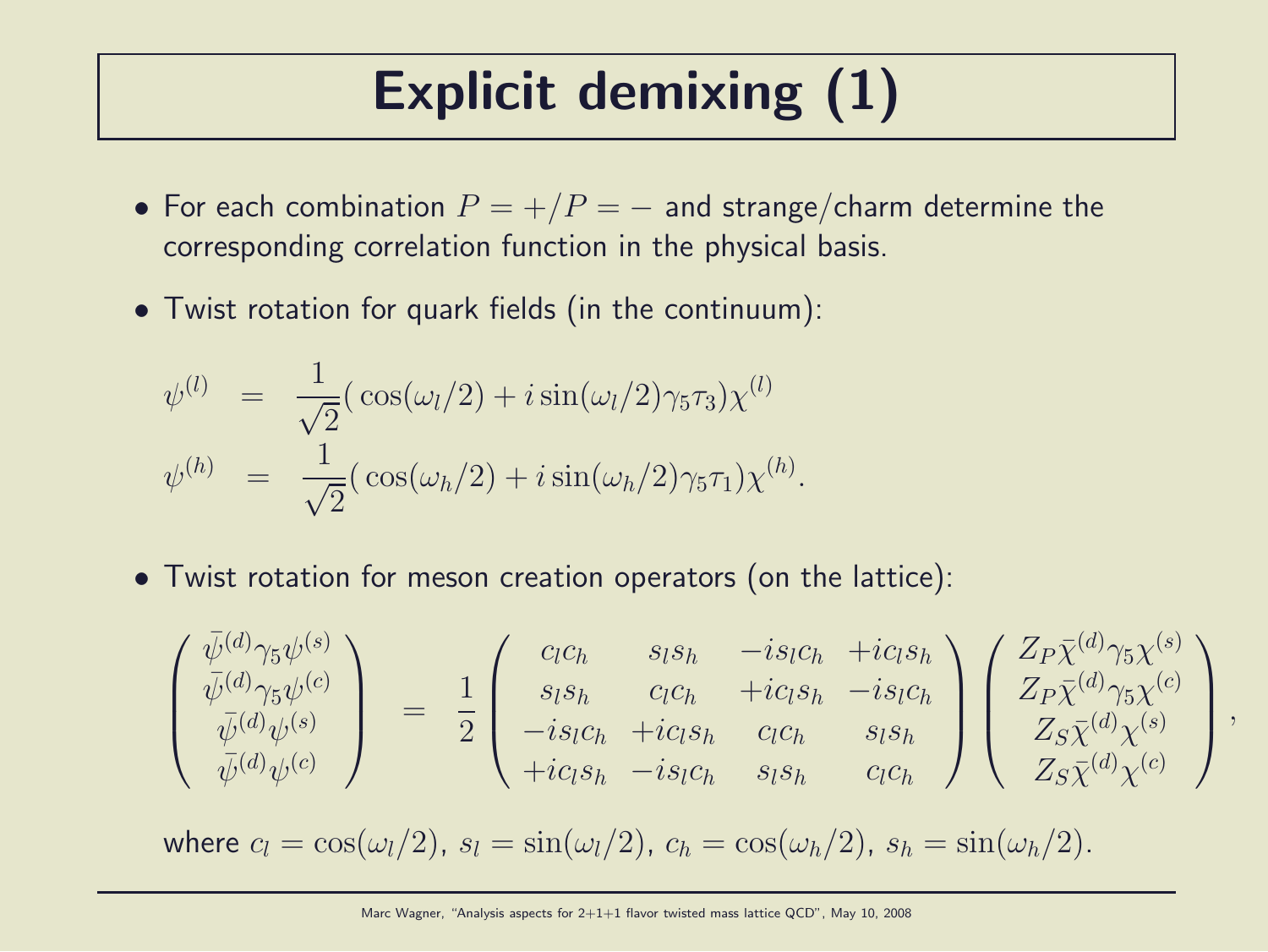# Explicit demixing (2)

• Determine the light twist angle  $\omega_l$  and the heavy twist angle  $\omega_h$  and the ratio  $Z_P/Z_S$  by requiring that the physical basis correlation matrix is diagonal,

$$
C_{(\gamma_5,s),(\gamma_5,c)}^{physical}(T) = \langle \Omega | \bar{\psi}^{(d)}(T) \gamma_5 \psi^{(s)}(T) (\bar{\psi}^{(d)}(0) \gamma_5 \psi^{(c)}(0))^\dagger | \Omega \rangle = 0
$$
  
\n
$$
C_{(\gamma_5,s),(1,s)}^{physical}(T) = \langle \Omega | \bar{\psi}^{(d)}(T) \gamma_5 \psi^{(s)}(T) (\bar{\psi}^{(d)}(0) \psi^{(s)}(0))^\dagger | \Omega \rangle = 0
$$
  
\n
$$
C_{(\gamma_5,s),(1,c)}^{physical}(T) = \langle \Omega | \bar{\psi}^{(d)}(T) \gamma_5 \psi^{(s)}(T) (\bar{\psi}^{(d)}(0) \psi^{(c)}(0))^\dagger | \Omega \rangle = 0
$$
  
\n
$$
C_{(\gamma_5,c),(1,s)}^{physical}(T) = \langle \Omega | \bar{\psi}^{(d)}(T) \gamma_5 \psi^{(c)}(T) (\bar{\psi}^{(d)}(0) \psi^{(s)}(0))^\dagger | \Omega \rangle = 0
$$
  
\n
$$
C_{(\gamma_5,c),(1,c)}^{physical}(T) = \langle \Omega | \bar{\psi}^{(d)}(T) \gamma_5 \psi^{(c)}(T) (\bar{\psi}^{(d)}(0) \psi^{(c)}(0))^\dagger | \Omega \rangle = 0
$$
  
\n
$$
C_{(1,s),(1,c)}^{physical}(T) = \langle \Omega | \bar{\psi}^{(d)}(T) \psi^{(s)}(T) (\bar{\psi}^{(d)}(0) \psi^{(c)}(0))^\dagger | \Omega \rangle = 0,
$$

#### i.e. by minimizing

$$
\chi^2 = \sum_{T=T_{\min}}^{T_{\max}} \sum_{J} \sum_{K \ge J} \left( \frac{C_{JK}^{\text{physical}}(T)}{\sigma(C_{JK}^{\text{physical}}(T))} \right)^2.
$$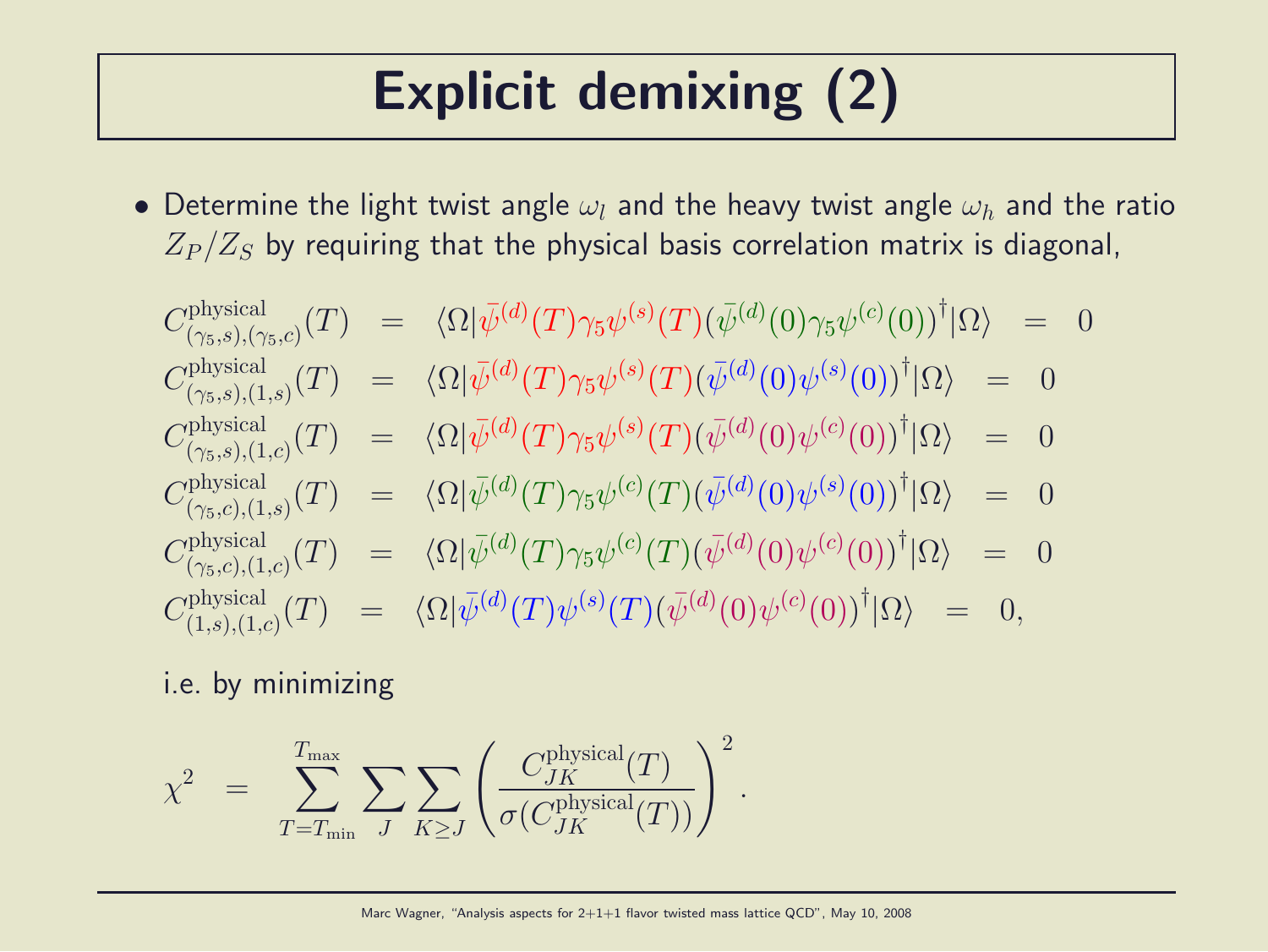# Explicit demixing (3)

#### • Results for different fitting ranges:

| fitting range      | $\omega_l$                                                                                             | $\omega_h$                                           | $Z_P/Z_S$ | $\chi^2/\text{d.o.f.}$ |
|--------------------|--------------------------------------------------------------------------------------------------------|------------------------------------------------------|-----------|------------------------|
|                    | $2 \leq T \leq 16$   0.7497(536) $\times \pi$   0.4857(38) $\times \pi$   0.6345(52)                   |                                                      |           | 292.86                 |
|                    | $3 \le T \le 16 \left[ 0.6204(107) \times \pi \right] 0.5007(14) \times \pi \left[ 0.6380(20) \right]$ |                                                      |           | 25.45                  |
| $4 \leq T \leq 16$ | $0.6258(94) \times \pi$ $\mid 0.5079(12) \times \pi \mid 0.6489(19)$                                   |                                                      |           | 4.23                   |
| $5 \leq T \leq 16$ | $0.6323(95) \times \pi$                                                                                | $0.5101(13) \times \pi$ 0.6543(22)                   |           | 1.25                   |
| $6 \leq T \leq 16$ | $0.6366(96) \times \pi$                                                                                | $\vert 0.5105(14) \times \pi \vert 0.6566(24) \vert$ |           | 0.63                   |

• Are lattice artifacts responsible?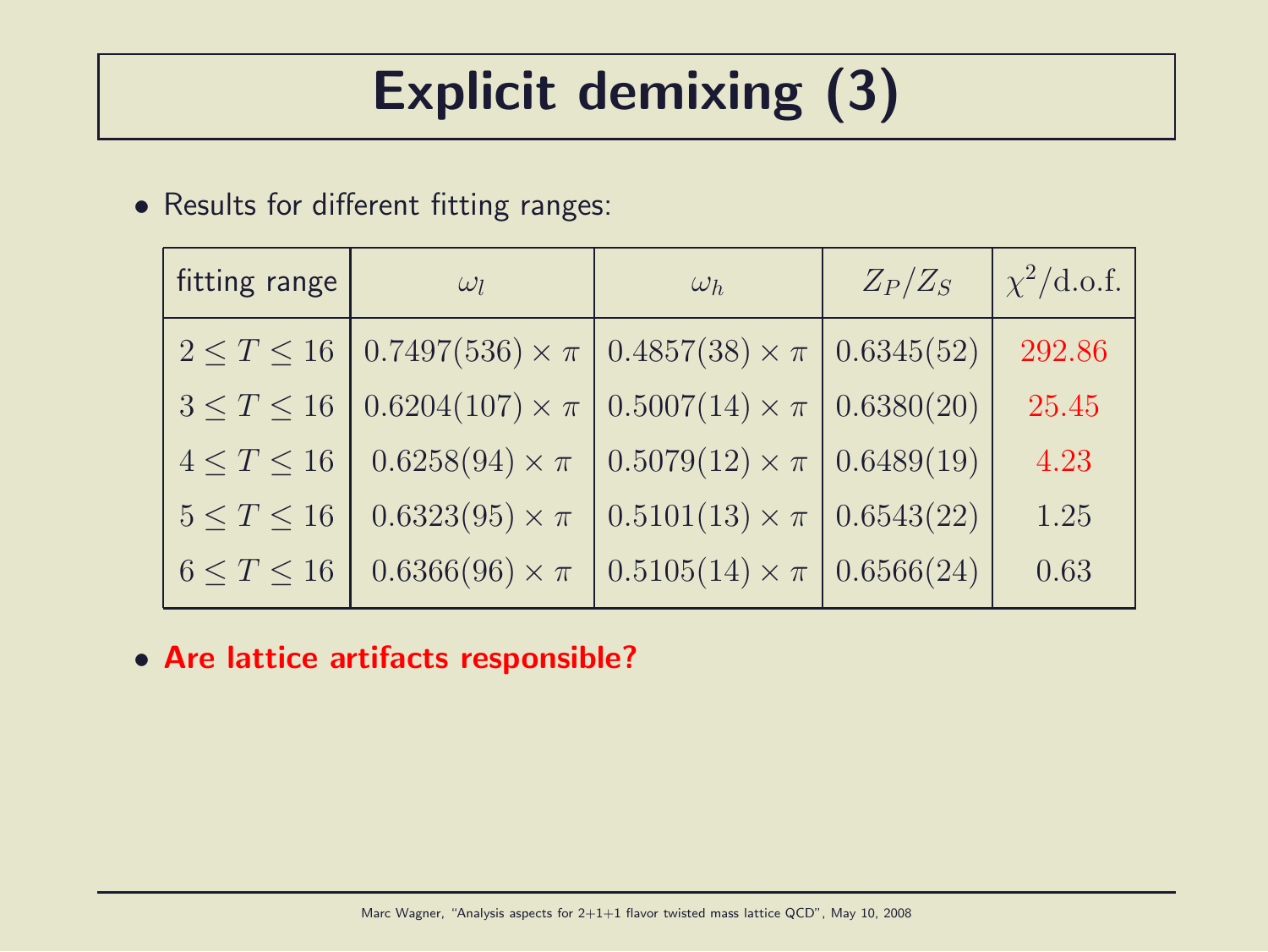# Explicit demixing (4)

- Analysis of four individual correlation functions in the physical basis via effective masses and via fitting a single exponential.
- Results for fitting range  $6 \le T \le 16$ :

| parity | flavor  | m           | $\chi^2/\text{d.o.f.}$ | particle   |
|--------|---------|-------------|------------------------|------------|
|        | strange | 0.2743(19)  | 0.89                   | $K$ meson  |
|        | charm   | 1.0459(230) | 0.74                   | $D$ meson  |
| $+$    | strange | 0.5487(223) | 0.04                   | eff        |
|        | charm   | 1.2074(398) | 0.19                   | 1.8<br>1.6 |

ffective masses and fitting results from physical basis correlations



Marc Wagner, "Analysis aspects for  $2+1+1$  fl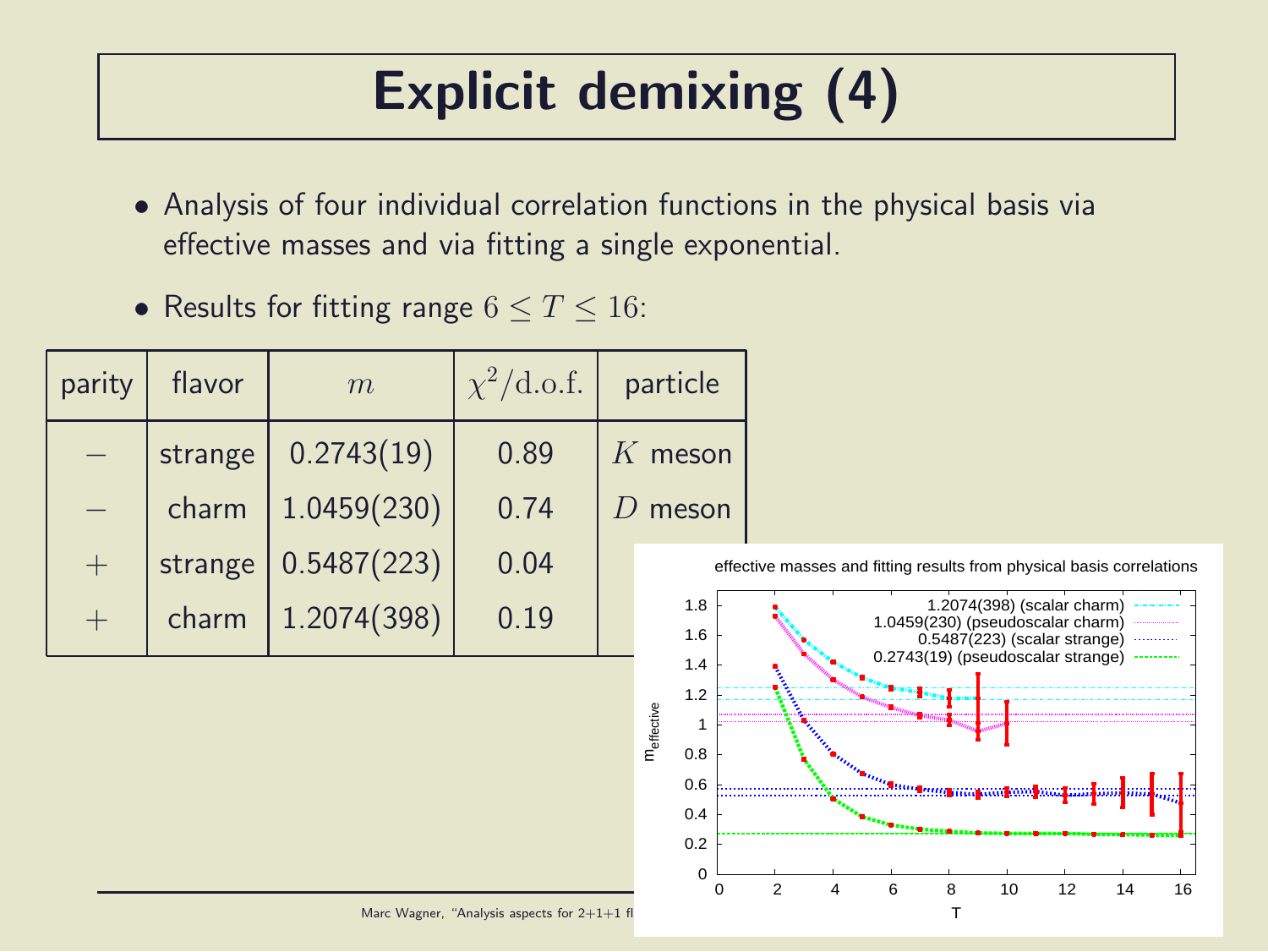# Explicit demixing (5)

• Rough estimation of meson masses in physical units (assuming  $a \approx 0.1$  fm):

 $am_{\pi} = 0.1722(25) \rightarrow m_{\pi} \approx 340 \,\text{MeV}$  (PDG: 139.57018(35) MeV).  $am_K = 0.2743(19) \rightarrow m_K \approx 540 \,\text{MeV}$  (PDG: 493.677(16) MeV).  $am_D = 1.0459(230) \rightarrow m_D \approx 2100 \,\text{MeV}$  (PDG: 1869.62(20) MeV).

- Pros and cons:
	- $(+)$  Parity and flavor of resulting states is obvious.
	- $(+)$  Determination of the mass of the D meson seems possible with a comparatively small number of contractions.
	- $(+)$  Data quality is still transparent, when effective masses are computed for individual physical basis correlation functions.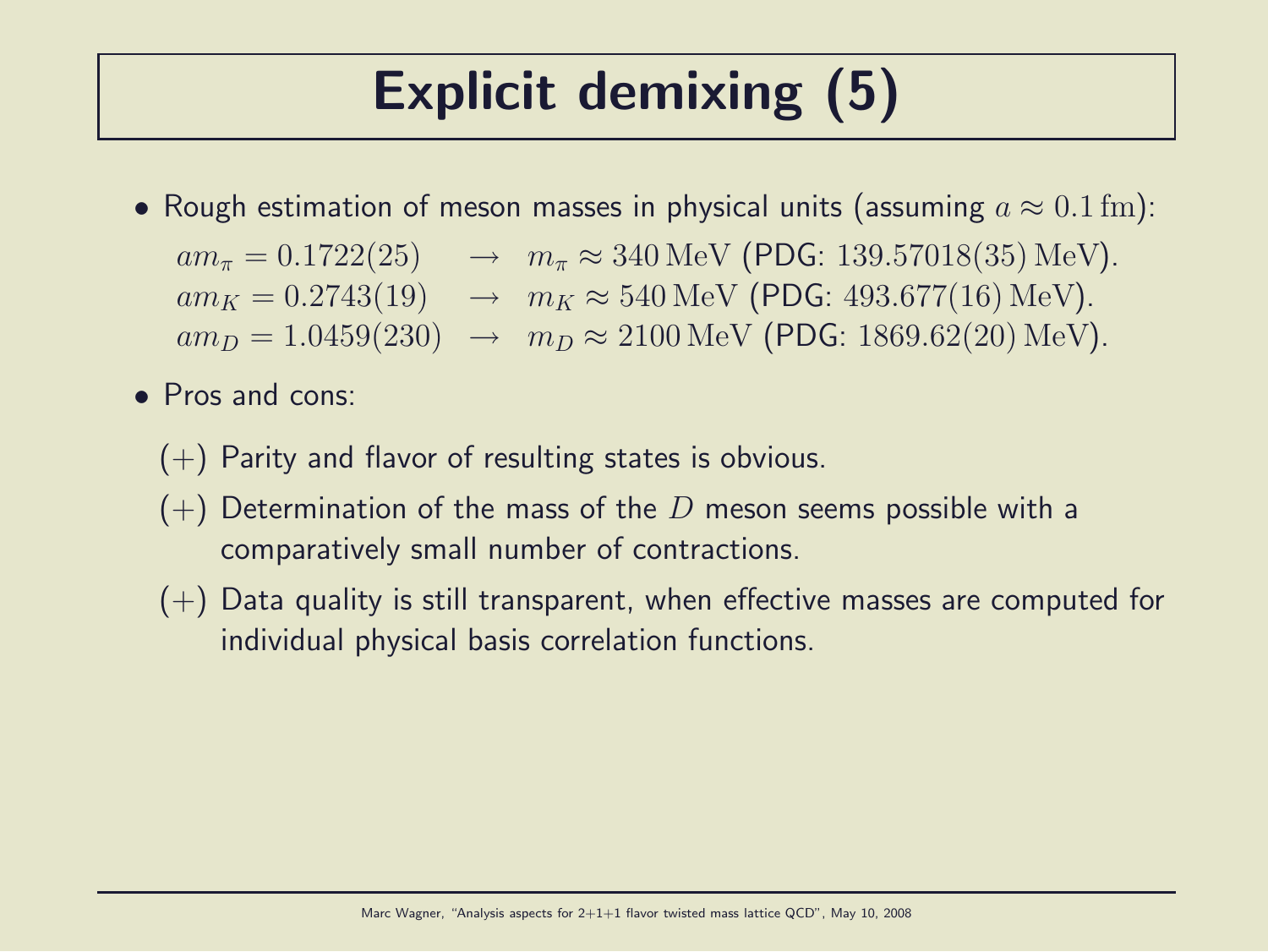#### Local versus smeared operators

• Smearing (fuzzing) increases statistical errors.